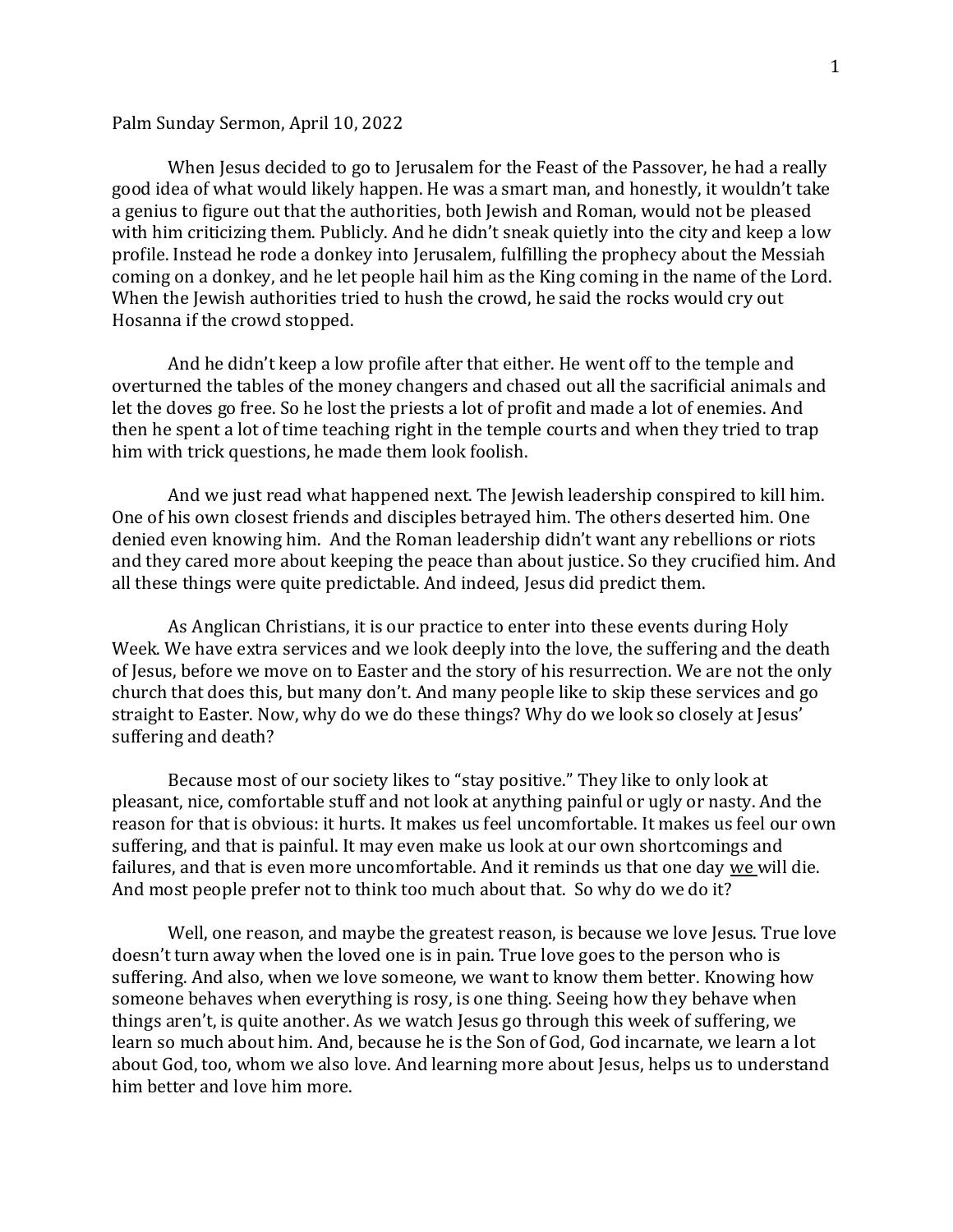And of course, we are also followers of Jesus, his disciples. When we see how he responds to harassment, to visible oppression, to unjust treatment, to unmerited suffering, we have an example to follow. Jesus was not afraid of those who wanted to kill him. He stood up to them. He didn't let them get in the way of proclaiming the coming Kingdom of God, the Kingdom of love and peace. He went right to the heart of where they were ,and he proclaimed to them the way God desires us to live. And he criticized the way they were running things, exploiting the poor with their temple taxes and binding heavy burdens for them to bear. He had courage and he cared deeply about justice and equity.

And although Jesus stood up to the rulers and publicly pointed out the bad things they were doing, he never used violence against them, never demeaned them as people. He met their violence with strong, non-violent resistance. Although he tells his disciples they may need swords, he won't let them use them and heals the one person who is hurt. He returns good for evil. He forgives them. He never shuts the door on them. His love for everyone didn't waver, even in the face of the strongest violence.

Even in his suffering, he felt compassion for others, for the guy who lost his ear, for the disciples, for the women of Jerusalem, for the good thief. It was his love and compassion for others that led him to walk the way of the cross to the very end. He was willing to suffer for others. We learn so much from really meditating on the passion and death of Jesus. We learn about what God is like.

I read this week about a Roman Catholic sister, Mother Elisabeth Rivet. She was the Mother Superior of her convent in France at the time of the German invasion in World War II. She actively used her convent to help the French resistance and to help Jewish people get away. She would even dress Jewish women as nuns to hide them. In the end she was arrested and sent to a concentration camp, where she comforted and helped people. Shortly before the end of the war, she volunteered to take the place of another woman who had been condemned to go to the ovens, because that woman was a mother and she wanted to spare her for her children. Now there's someone who has understood the message and example of Jesus, in being willing to suffer and die for someone else.

But there's another reason to go through this week with Jesus. Every one of us has suffered in our lives and every one of us will suffer again. Suffering is part of life. We will also all die. Every human being is going to die one day. Death is also a part of life. If we go through life pretending to ourselves that everything is "positive," and never allowing ourselves to look at suffering, then when these things come upon us we will not be prepared for them. They will also upset all our ideas about the world and we will not only have the suffering to deal with, but also our world view will be shattered, which is probably even worse.

When we walk with Jesus through this week, when we allow ourselves to enter into his suffering, when we let ourselves feel deeply the pain of injustice, betrayal and abandonment, we also come to terms with those things in our own lives. We can accept them as a part of life and stop being so afraid of them.